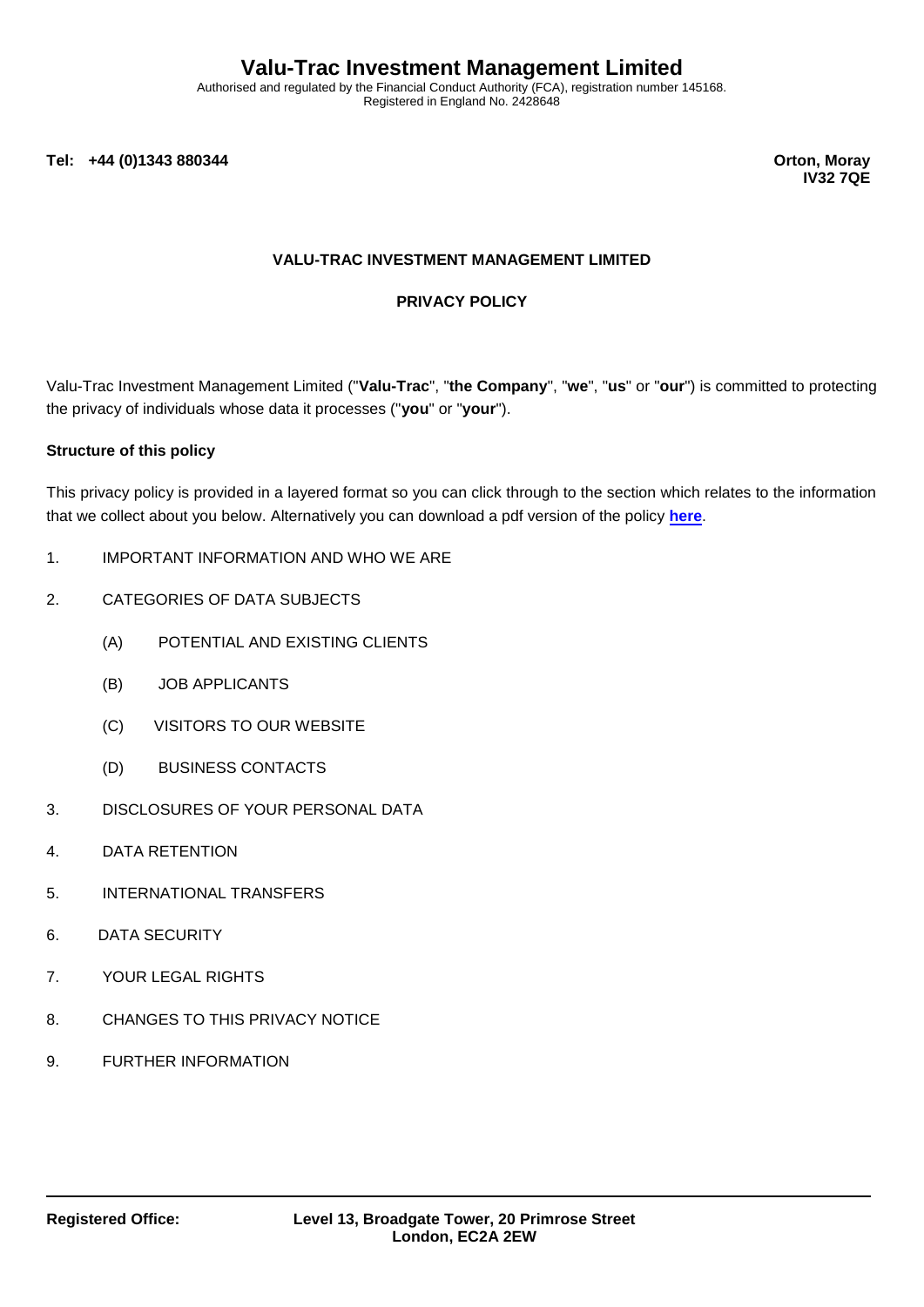Authorised and regulated by the Financial Conduct Authority (FCA), registration number 145168. Registered in England No. 2428648

**Tel: +44 (0)1343 880344 Orton, Moray**

**IV32 7QE**

### **1. IMPORTANT INFORMATION AND WHO WE ARE**

The Company is committed to protecting the privacy and security of personal data that is entrusted to us.

This privacy policy aims to give you information on how Valu-Trac collects and processes your personal data as:

(a) a controller through your use of this website, by signing up to our terms of business and/or publications, by applying for employment and/or to work with Valu-Trac, by sending us correspondence and/or providing us with products and/or services; and

b) a processor on behalf of the funds that it manages/advises or otherwise provides services to (the "**Funds**") (as controllers).

In addition, it outlines your data protection rights under the EU data protection regime introduced by the General Data Protection Regulation (Regulation 2016/679) (the "**GDPR**").

This website is not intended for children and we do not knowingly collect data relating to children other than for the purposes of complying with Valu-Trac and/or the Funds' legal obligations.

Please contact Valu Trac Investment Management Limited (registered number 02428648), at Mains of Orton, Orton, Fochabers, Moray, Scotland IV32 7QE if you have any queries in relation to the processing of your personal data under this policy.

We have appointed a data protection officer (DPO) who is responsible for overseeing questions in relation to this privacy notice. If you have any questions about this privacy notice, including any requests to exercise your legal rights, please contact the DPO at Mains of Orton, Orton, Fochabers, Moray, Scotland IV32 7QE.

#### **2. CATEGORIES OF DATA SUBJECTS**

#### **(A) POTENTIAL AND EXISTING CLIENTS**

The following section of this policy sets out how Valu-Trac will process data relating to clients and other persons it provides services to (including in respect of the Funds).

#### **The kind of information we hold about you**

We may hold personal data about clients and/or investors in the Funds which is provided to us by you directly as a result of your holding and/or investment in the Funds or your entry into a direct relationship with Valu-Trac (by completing application forms, through our website, telephone calls and/or corresponding with us) or which is provided to us by third parties including fund administrators. We may also process personal data about individuals that are connected with you as an investor (for example directors, trustees, employees, representatives, beneficiaries, shareholders, investors,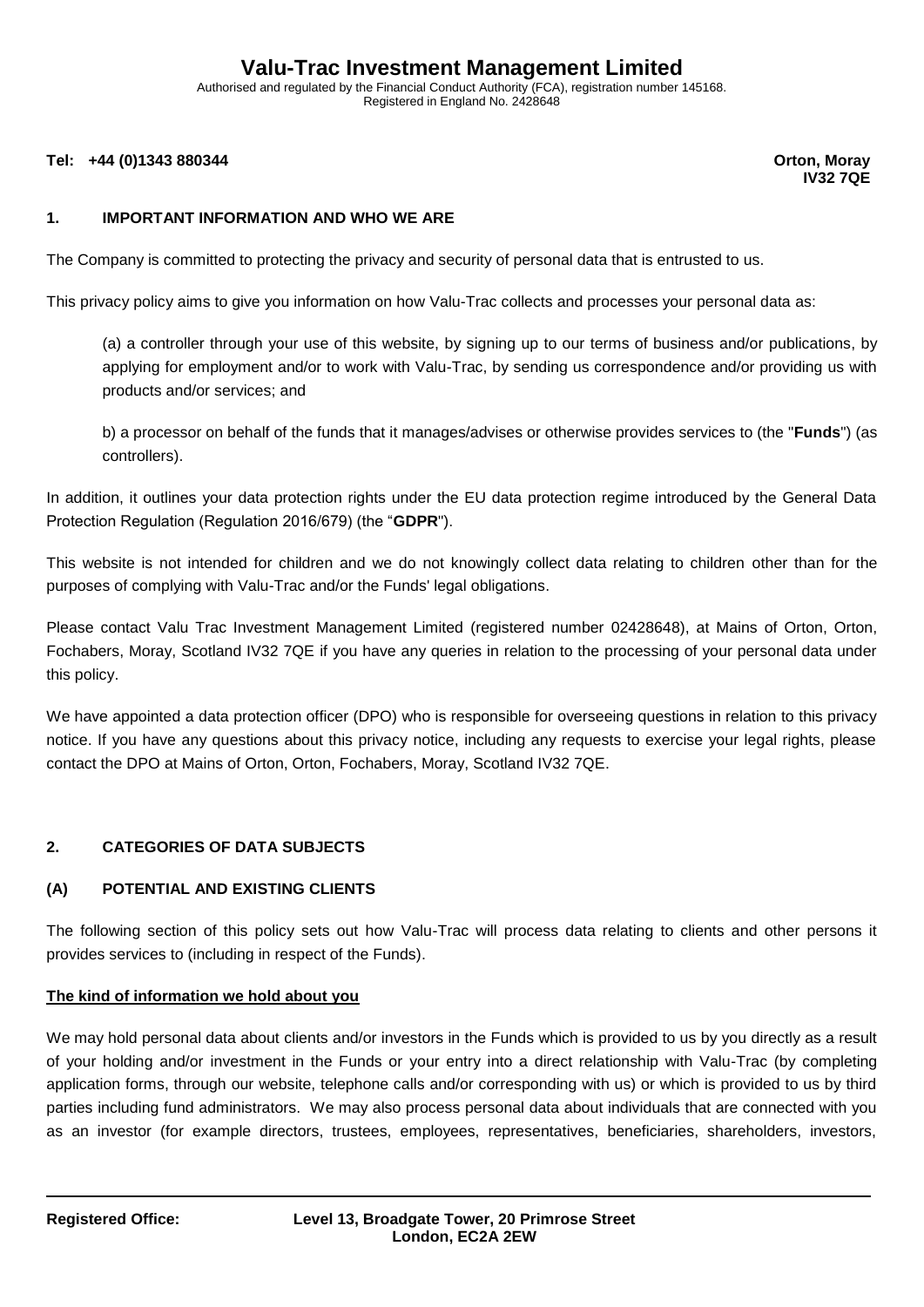Authorised and regulated by the Financial Conduct Authority (FCA), registration number 145168. Registered in England No. 2428648

#### **Tel: +44 (0)1343 880344 Orton, Moray**

**IV32 7QE**

clients, beneficial owners or agents). If you provide Valu-Trac with personal data relating to another data subject, you agree to provide that data subject with a copy of Valu-Trac's privacy policy.

In anticipation of and/or in connection with entry into a client relationship and/or (as appropriate) your holding and/or investment in the Funds, we may collect, store, and use the following categories of personal information: contact details (including name, title, address, telephone number, personal email address), your date of birth, copies of passport, driving licences and utility bills, bank account details and details relating to your investment activity.

#### **How we will use information about you**

Your personal data may be processed by Valu-Trac or its sub-processors (or any of their affiliates, agents, delegates or sub-contractors) for the following purposes:

- (a) to provide you with information on Valu-Trac, the services we provide, the Funds (including performance updates), which is being carried out to pursue Valu-Trac and/or the Funds' legitimate interests;
- (b) to allow us to administer and manage your holding in the Funds (including fee calculations and the payment of dividends) which are necessary for Valu-Trac and/or the Funds to comply with applicable laws and/or in their legitimate interest:
- (c) to update and maintain records for Valu-Trac and the Funds, including maintaining statutory registers, which is necessary to comply with Valu-Trac's and/or the Funds' legal obligations:
- (d) to carry out anti-money laundering checks and other actions in an attempt to detect, prevent, investigate and prosecute fraud and crime, which we consider necessary for compliance with Valu-Trac and/or the Funds' legal obligations, for the performance of a task being carried out in the public interest and/or to pursue Valu-Trac's legitimate interests (including for the prevention of fraud, money laundering, sanctions, terrorist financing, bribery, corruption and tax evasion);
- (e) to prepare tax related information in order to report to tax authorities in compliance with a legal obligation to which Valu-Trac and/or the Funds are subject; and
- (f) to scan and monitor emails sent to us (including attachments) for viruses or malicious software, to process and encrypt personal data to protect and manage email traffic, and to store personal data on our systems to pursue Valu-Trac and/or the Funds' legitimate interests including for document retention purposes; and
- (g) such other actions as are necessary to manage the activities and/or to comply with the legal obligations of Valu-Trac and/or the Funds, including by processing instructions, monitoring and recording electronic communications (including telephone calls and emails) for quality control, analysis and training purposes and enforcing or defending the rights and/or interests of Valu-Trac and/or the Funds, in order to comply with Valu-Trac and/or the Funds' legal obligations and/or to pursue Valu-Trac and/or the Funds' legitimate interests.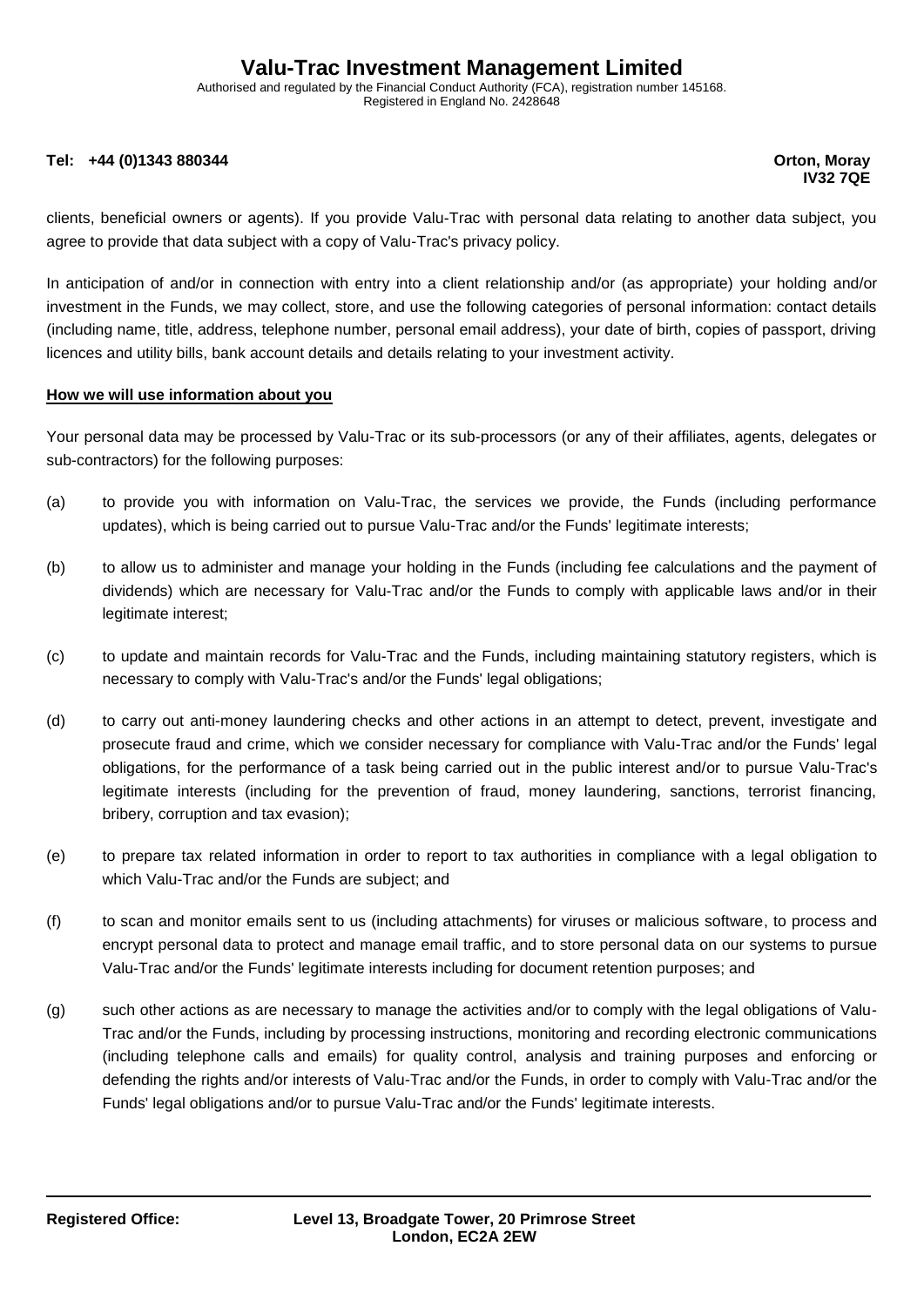Authorised and regulated by the Financial Conduct Authority (FCA), registration number 145168. Registered in England No. 2428648

**Tel: +44 (0)1343 880344 Orton, Moray**

**IV32 7QE**

#### **Basis on which we process your data**

Where such processing is being carried out on the basis that it is necessary to pursue Valu-Trac and/or the Funds' legitimate interests, such legitimate interests are not overridden by your interests, fundamental rights or freedoms. Such processing may include the use of your personal data for the purposes of sending you electronic marketing communication, in relation to which you can at any time unsubscribe by following the instructions contained in each marketing communication.

Valu-Trac and/or the Funds do not anticipate being required to obtain your consent in relation to the processing of your personal data as listed above. If Valu-Trac wishes to use your personal data for other purposes which do require your consent, Valu-Trac will contact you to request this.

#### **(B) JOB APPLICANTS**

The following section of this policy sets out how Valu-Trac may process personal data (as a controller) about applicants of jobs or placements and potential workers and contractors.

Valu-Trac is the data controller of the personal data that you provide or which is provided to or collected by Valu-Trac during and/or in connection with any application for a position at Valu-Trac.

#### **The kind of information we hold about you**

In connection with your application for work with us, we will collect, store, and use the following categories of personal data about you: name, title, address, telephone number, personal email address, date of birth, gender, employment history, qualifications, information provided to us during telephone calls, interviews and/or meetings with you, information contained in your CV and cover letter or email, information obtained from social media, including LinkedIn and references.

We may also collect, store and use the following "special categories" of sensitive personal data: [Information about your race or ethnicity, religious beliefs, sexual orientation and political opinions, information about your health, including any medical condition, health and sickness records and/or information about criminal convictions and offences.]

We may collect personal data about candidates from the following sources: you, the candidate directly; recruitment agencies; background check providers; credit reference agencies; disclosure and barring service in respect of criminal convictions; your named referees; and data from third parties is from a publicly accessible source including Companies House records and social media (such as LinkedIn).

#### **How we will use information about you**

Your personal data may be processed by Valu-Trac or its sub-processors (or any of their affiliates, agents, employees, delegates or sub-contractors) for the following purposes:

• to assess your skills and qualifications, to consider your suitability for the position and to decide whether to enter into a contract with you;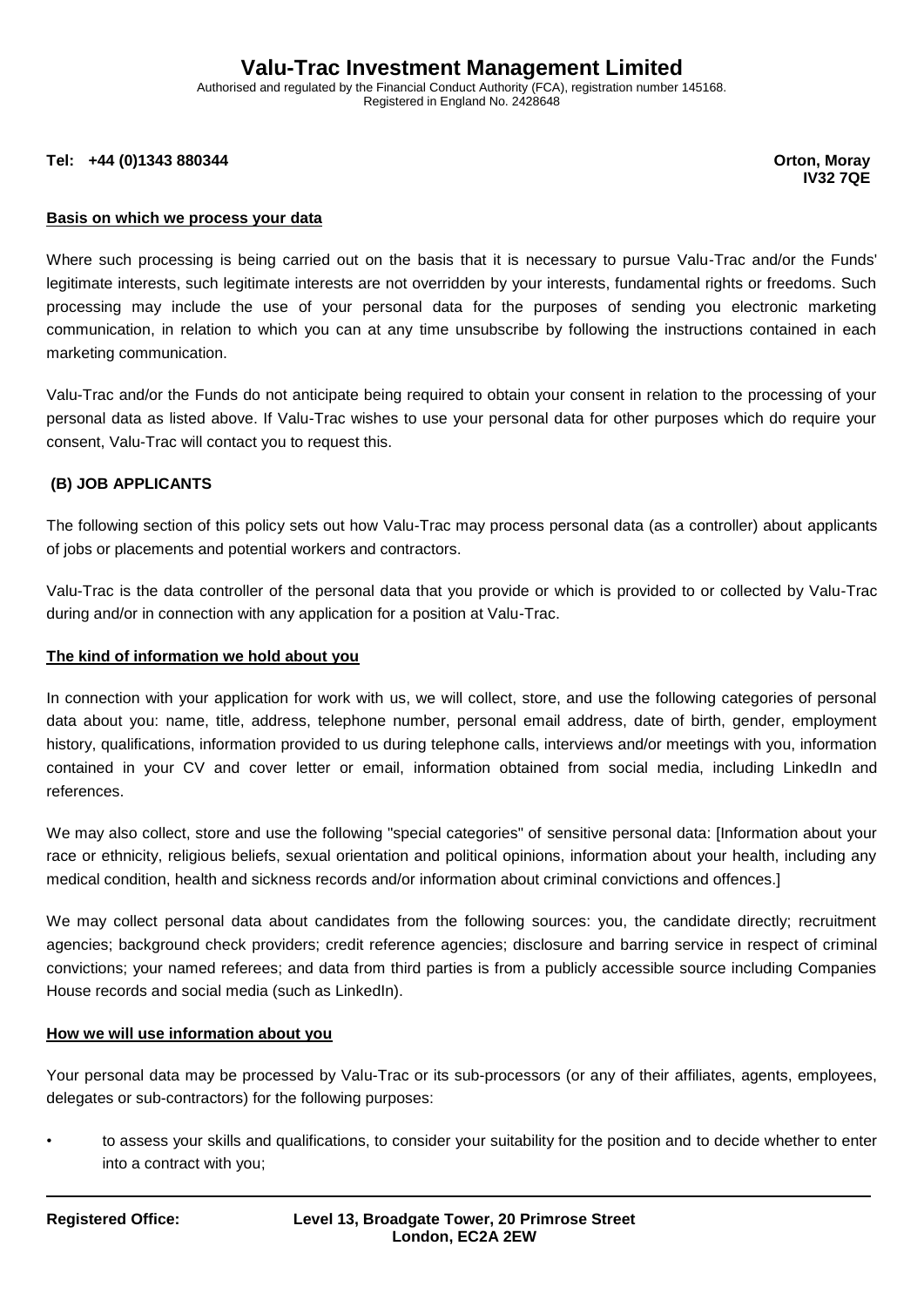Authorised and regulated by the Financial Conduct Authority (FCA), registration number 145168. Registered in England No. 2428648

#### **Tel: +44 (0)1343 880344 Orton, Moray**

**IV32 7QE**

- to carry out background and reference checks, where applicable;
- to communicate with you about the recruitment process;
- to keep records related to our hiring processes;
- to comply with legal or regulatory requirements;
- to scan and monitor emails sent to us (including attachments) for viruses or malicious software, to process and encrypt personal data to protect and manage email traffic, and to store personal data on our systems to pursue our legitimate interests including for document retention purposes; and
- such other actions as are necessary to manage the activities of Valu-Trac, including by processing instructions, monitoring and recording electronic communications (including telephone calls and emails) for quality control, analysis and training purposes and enforcing or defending the rights and interests of Valu-Trac, in order to comply with its legal obligations and/or to pursue its legitimate interests.

#### **Basis on which we process your data**

We process this personal data on the basis of our legitimate interests (in order to decide whether to appoint you to work for us) and/or in order to comply with applicable laws.

Once we receive your CV and covering letter or your application form, we may process that information to decide whether Valu-Trac has any suitable vacancies and if you meet the basic requirements to be shortlisted for that role. If you do, we will decide whether your application is strong enough to invite you for an interview. If we decide to call you for an interview, we will use the information you provide to us at the interview to decide whether to offer you the work. If we decide to offer you the work, we will then take up references and we may carry out a criminal record or other checks before confirming your appointment.

If you fail to provide information when requested, which is necessary for us to consider your application (such as evidence of qualifications or work history), we will not be able to process your application. For example, if we require a credit check or references for this role and you fail to provide us with relevant details, we will not be able to take your application further.

We will use your sensitive personal data to consider whether we need to provide appropriate adjustments during the recruitment process, for example whether adjustments need to be made during the interview.

We may collect information about your criminal convictions history if we would like to offer you the work or a position (conditional on checks and any other conditions, such as references, being satisfactory). We are entitled to carry out a criminal records check in order to satisfy ourselves that there is nothing in your criminal convictions history which makes you unsuitable for the role. In particular we are legally required by the UK Financial Conduct Authority to carry out criminal record checks for those carrying out any FCA controlled functions.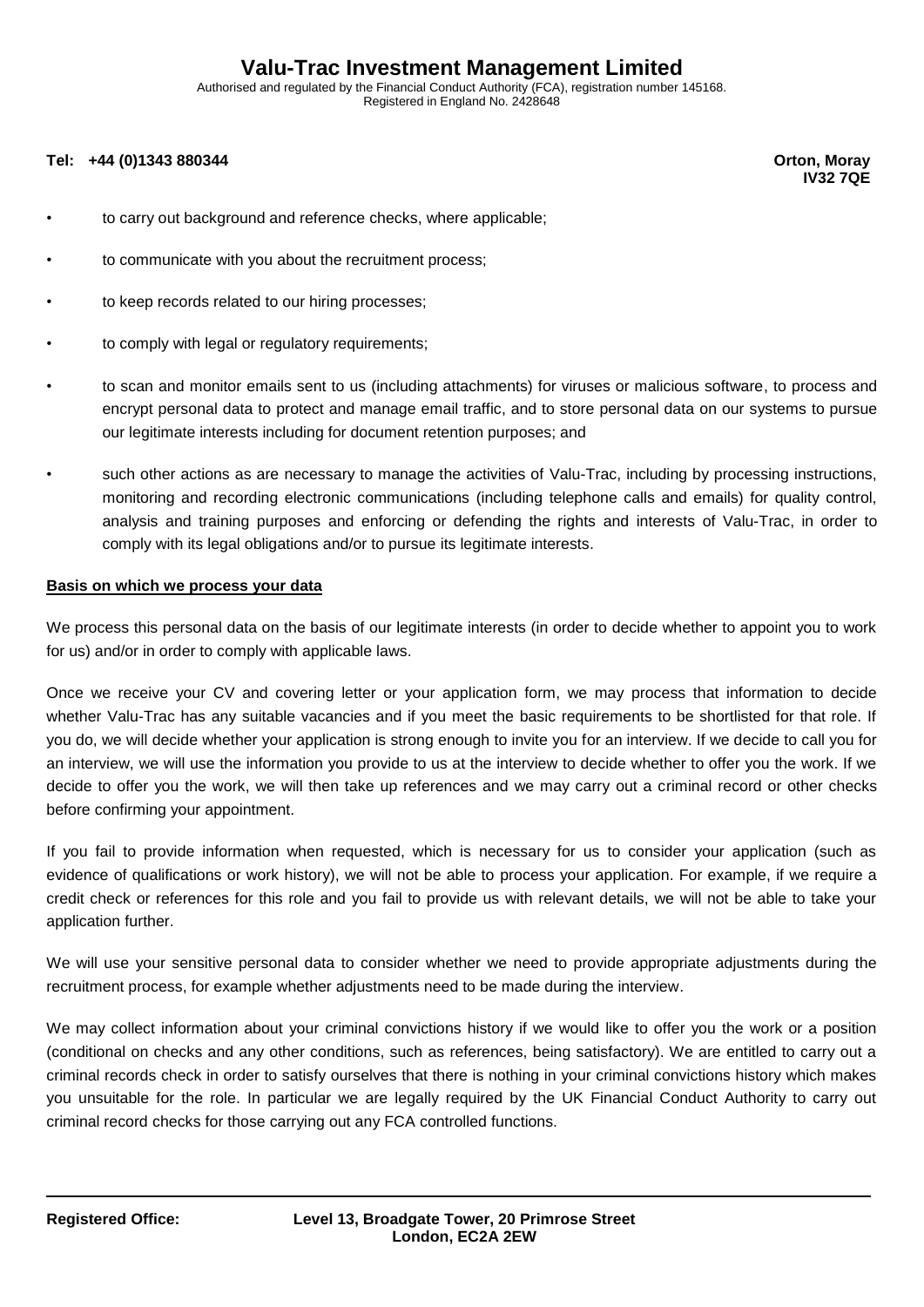Authorised and regulated by the Financial Conduct Authority (FCA), registration number 145168. Registered in England No. 2428648

#### **Tel: +44 (0)1343 880344 Orton, Moray**

**IV32 7QE**

You will not be subject to decisions that will have a significant impact on you based solely on automated decisionmaking.

If your application is successful, the information you provide during the application process will be retained by Valu-Trac as part of your employee file and held in accordance with applicable laws.

If your application is unsuccessful, the information you have provided will be retained by Valu-Trac for six (6) months after we have communicated to you our decision to you. We retain your personal information for that period so that we can show, in the event of a legal claim, that we have not discriminated against candidates on prohibited grounds and that we have conducted the recruitment exercise in a fair and transparent way. After this period, we will securely destroy your personal information in accordance with our data retention policy or applicable laws and regulations. If we wish to retain your personal information on file, on the basis that a further opportunity may arise in future and we may wish to consider you for that, we will write to you separately, seeking your explicit consent to retain your personal information for a fixed period on that basis.

## **(C) VISITORS TO OUR WEBSITE**

The following section of this policy sets out how Valu-Trac may process personal data (as a controller) about visitors to its website.

#### **The kind of information we hold about you**

We may collect, use, store and transfer different kinds of personal data about you which you provide to us though our website: name, date of birth, address, email address, telephone numbers, technical data (including internet protocol (IP) address, your login data, browser type and version, time zone setting and location, browser plug-in types and versions, operating system and platform and other technology on the devices you use to access this website, usage data (including information about how you use our website, products and services, and marketing and communications preferences (including your preferences in receiving marketing from us and your communication preferences).

We do not collect any sensitive personal data or special categories of personal data about you through our website (this includes details about your race or ethnicity, religious or philosophical beliefs, sex life, sexual orientation, political opinions, trade union membership, information about your health and genetic and biometric data). Nor do we collect any information about criminal convictions and offences through our website.

#### **How we collect your data**

We use different methods to collect data from and about you including through:

• direct interactions with you, including by filling in forms. This includes personal data you provide when you subscribe to our publications and/or request marketing to be sent to you.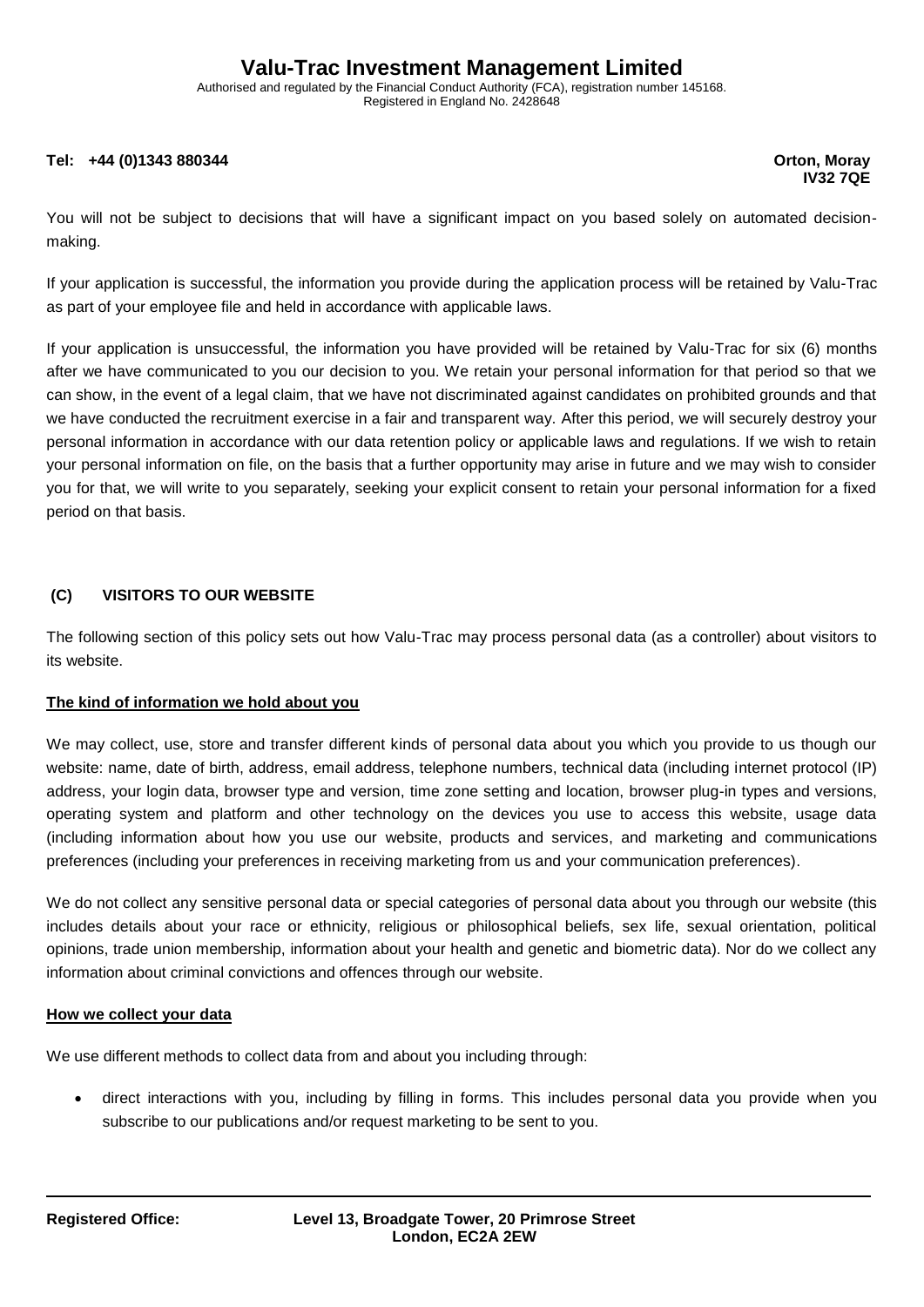Authorised and regulated by the Financial Conduct Authority (FCA), registration number 145168. Registered in England No. 2428648

#### **Tel: +44 (0)1343 880344 Orton, Moray**

**IV32 7QE**

- Automated technologies or interactions. As you interact with our website, we may automatically collect technical data about your equipment, browsing actions and patterns. We collect this personal data by using cookies, server logs and other similar technologies.
- Technical data from analytics providers such as Google based outside the EU;

#### **How we will use information about you**

Your personal data may be processed by Valu-Trac or its sub-processors (or any of their affiliates, agents, delegates or sub-contractors) for the following purposes:

- to send you updates on the performance of the Company and/or Funds, newsletters, invitations to events and other electronic marketing communications which we will do (a) on the basis of our legitimate interests if you are a client or investor in the Funds; or (b) with your consent;
- to use data analytics to improve our website, marketing, customer experiences on the basis of our legitimate interests;
- to comply with legal or regulatory requirements;
- to scan and monitor emails sent to us (including attachments) for viruses or malicious software, to process and encrypt personal data to protect and manage email traffic, and to store personal data on our systems to pursue our legitimate interests including for document retention purposes; and
- such other actions as are necessary to manage the activities of Valu-Trac and/or the Funds, including by processing instructions, monitoring and recording electronic communications (including telephone calls and emails) for quality control, analysis and training purposes and enforcing or defending the rights and/or interests of Valu-Trac and/or the Funds, in order to comply with their legal obligations and/or to pursue their legitimate interests.

We will use your personal data in the following circumstances: where it is necessary for our legitimate interests, or those of a third party (including in relation to the sending of electronic marketing communications) and where your interests and fundamental rights are not overridden by those interests, or where we need to comply with a legal or regulatory obligation.

If we consider it necessary to obtain your consent in relation to the use of your personal data (such as for sending emails to individuals that have not invested in the Funds, we will contact you to request this consent. In such circumstances, we will provide you with full details of the personal data that we would like and the reason we need it, so that you can carefully consider whether you wish to consent. If you decide to provide your consent, you have the right to withdraw your consent at any time, although that will not affect the lawfulness of processes based on consent before its withdrawal. To withdraw your consent or to opt out of receiving marketing communication, please contact us at Mains of Orton, Orton, Fochabers, Moray, Scotland IV32 7QE or by following the unsubscribe instructions included in each electronic marketing communication. Once we have received notification that you have withdrawn your consent, we will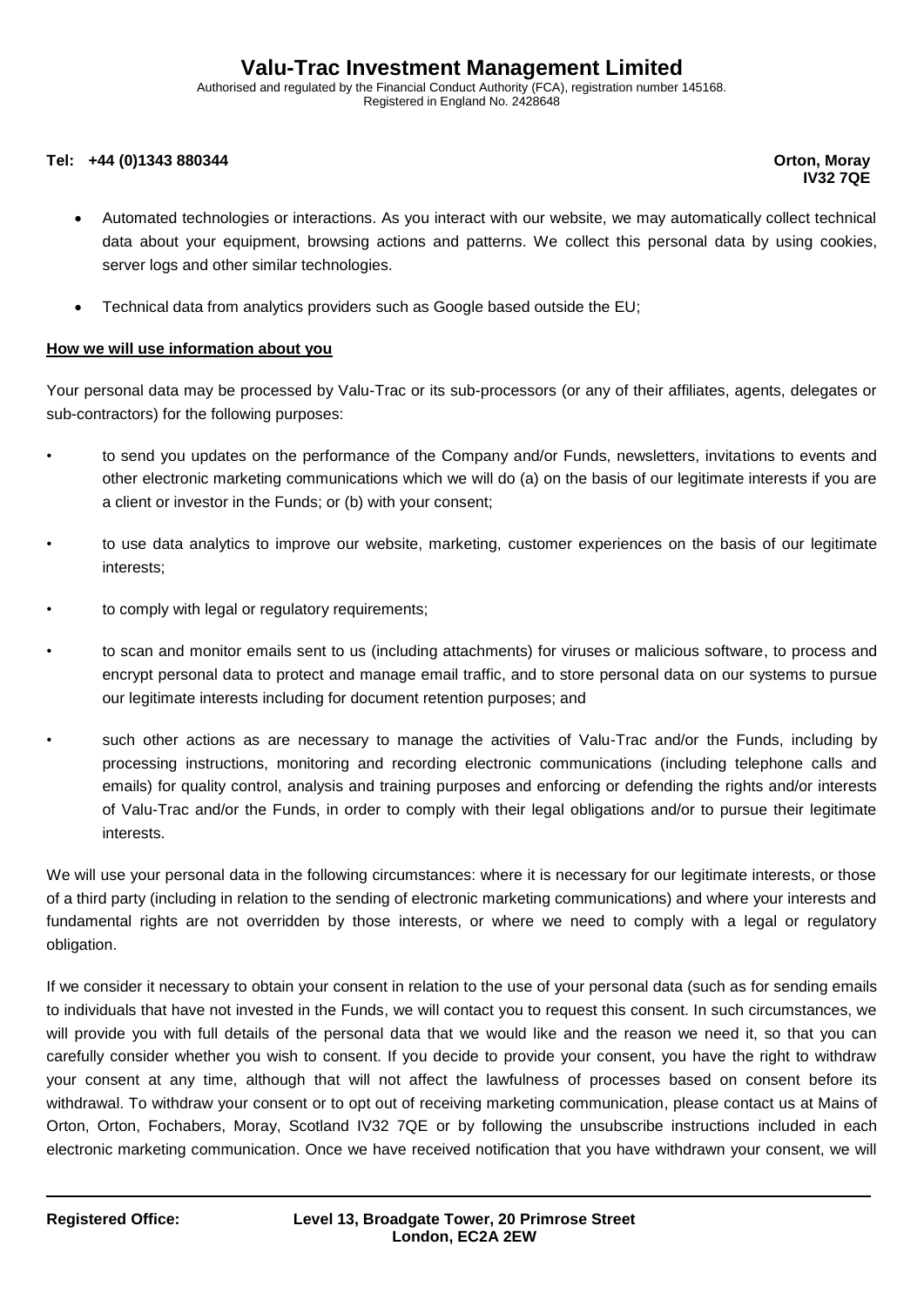Authorised and regulated by the Financial Conduct Authority (FCA), registration number 145168. Registered in England No. 2428648

#### **Tel: +44 (0)1343 880344 Orton, Moray**

**IV32 7QE**

no longer process your information for the purpose or purposes you originally agreed to, unless we have another legitimate basis for doing so in law.

#### **Links to websites**

Where the website provides links to other websites, Valu-Trac is not responsible for the data protection/privacy/cookie usage policies of such other websites, and you should check these policies on such other websites if you have any concerns about them. If you use one of these links to leave our website, you should note that we do not have any control over that other website. Therefore, we cannot be responsible for the protection and privacy of any information which you provide whilst visiting a linked website and such websites are not governed by this policy. You should always exercise caution and review the privacy policy applicable to the website in question.

**Cookies:** A cookie is a small file which asks permission to be placed on your computer. Once you agree, the file is added and the cookie helps analyse web traffic or lets you know when you visit a particular website. Cookies allow web applications to respond to you as an individual. The web application can tailor its operations to your needs, likes and dislikes by gathering and remembering information about your preferences.

We use traffic log cookies to identify which pages are being used. This helps us analyse data about web page traffic and improve our Website by tailoring it to the needs of users. We only use this information for statistical analysis purposes.

Overall, cookies help us provide a better website by enabling us to monitor which pages users find useful and which they don't. A cookie does not give us access to a user's computer or any information about them, other than the data they choose to share with us.

The browsers of most computers, smartphones and other web–enabled devices are usually set up to accept cookies. If your browser preferences allow it, you can configure your browser to accept all cookies, reject all cookies, or notify you when cookies are set. Each browser is different, so check the "Help" menu of your browser to learn about how to change your cookie preferences.

However, please remember that cookies are often used to enable and improve certain functions on our website. [If you choose to switch certain cookies off, it will affect how our website works and you may not be able to access all or parts of our website.]

You can set your browser to refuse all or some browser cookies, or to alert you when websites set or access cookies. If you disable or refuse cookies, please note that some parts of this website may become inaccessible or not function properly.

You can find more information about the individual cookies that we use and the purposes for which we use them below:

| <b>Cookie</b>                | <b>Cookie Name</b>       | <b>Purpose &amp; Expiry Date</b>                                                          |
|------------------------------|--------------------------|-------------------------------------------------------------------------------------------|
| <b>Browser Session</b><br>ID | <i><b>IPHPSESSID</b></i> | To ensure appropriate access to our website. It expires when the browser<br>session ends. |
|                              |                          |                                                                                           |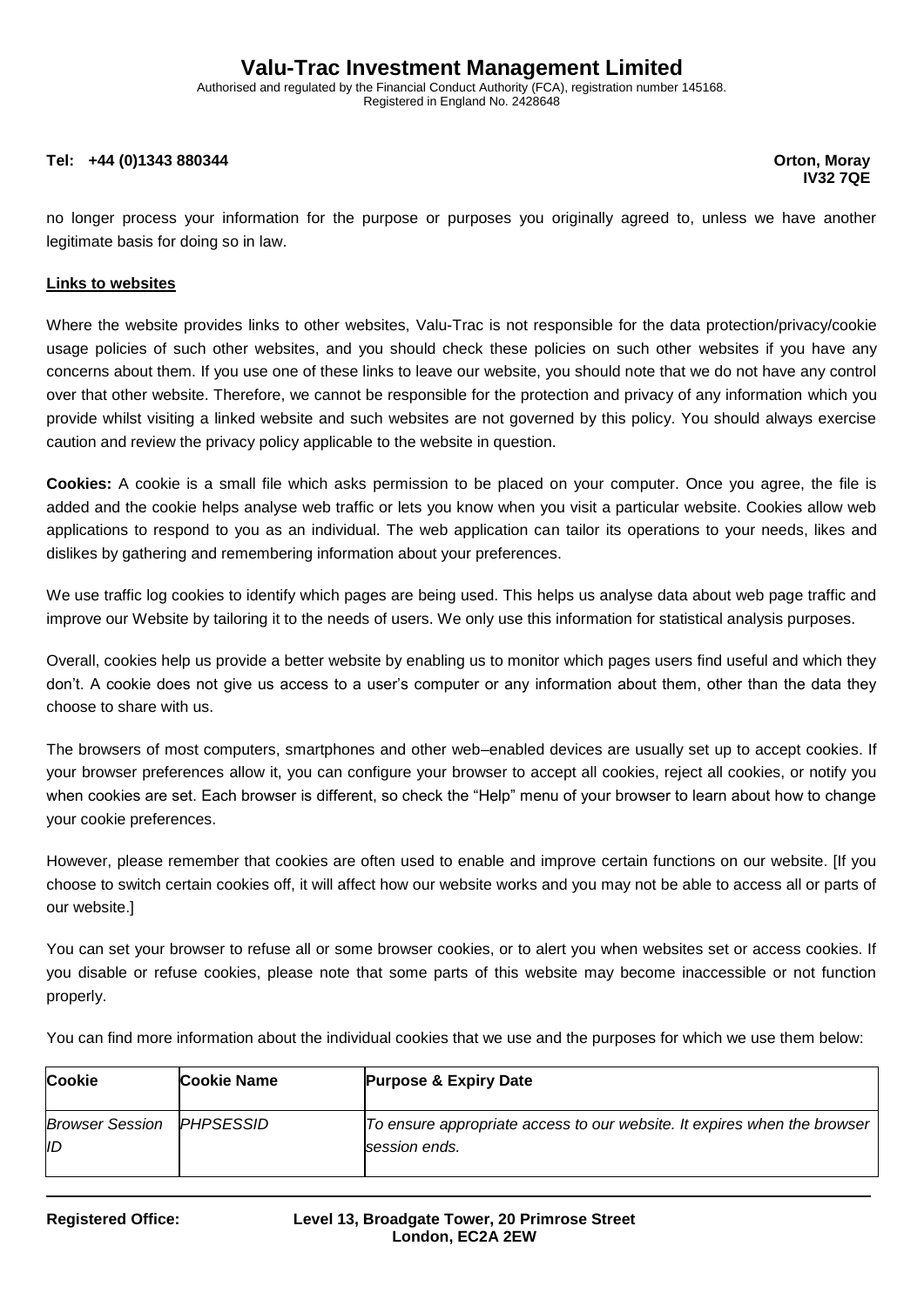Authorised and regulated by the Financial Conduct Authority (FCA), registration number 145168. Registered in England No. 2428648

#### **Tel: +44 (0)1343 880344 Orton, Moray**

**IV32 7QE**

For further details on cookies (including how to turn them off) can be found at [www.allaboutcookies.org.](http://www.allaboutcookies.org/)

#### **(D) BUSINESS CONTACTS**

The following section of this policy sets out how Valu-Trac may process personal data (as a controller) about its business contacts and (current, previous and/or potential) service providers (and employees of service providers) and data subjects that have provided a business card to, or have corresponded with Valu-Trac.

#### **The kind of information we hold about you**

We may collect, use, store and transfer different kinds of personal data about you which you provide to us including: name, date of birth, address, email address, telephone numbers, place of work and job title.

We do not collect any sensitive personal data or special categories of personal data about you through our website (this includes details about your race or ethnicity, religious or philosophical beliefs, sex life, sexual orientation, political opinions, trade union membership, information about your health and genetic and biometric data). Nor do we collect any information about criminal convictions and offences.

#### **How we will use information about you**

We will use your personal data in the following circumstances: where it is necessary for our legitimate interests or those of a third party such as the Funds, (including in relation to the sending of electronic marketing communications) and where your interests and fundamental rights are not overridden or where we need to comply with a legal or regulatory obligation.

Your personal data may be processed by Valu-Trac or its sub-processors (or any of their affiliates, agents, delegates or sub-contractors) for the following purposes:

- to hold your personal data on our system and to contact you on the basis of the legitimate interests of Valu-Trac (including in connection with using the services that you provide);
- in respect of suppliers, to allow us to process payments and orders in respect of any goods and services provided and to check the financial and operational soundness of key suppliers;
- to send you updates on the performance of the Funds, publications, invitations to events and other electronic marketing communications which we will do (a) on the basis of our legitimate interests if you are an investor in the Funds or (b) with your consent;
- to comply with legal or regulatory requirements;
- to scan and monitor emails sent to us (including attachments) for viruses or malicious software, to process and encrypt personal data to protect and manage email traffic, and to store personal data on our systems to pursue our legitimate interests including for document retention purposes; and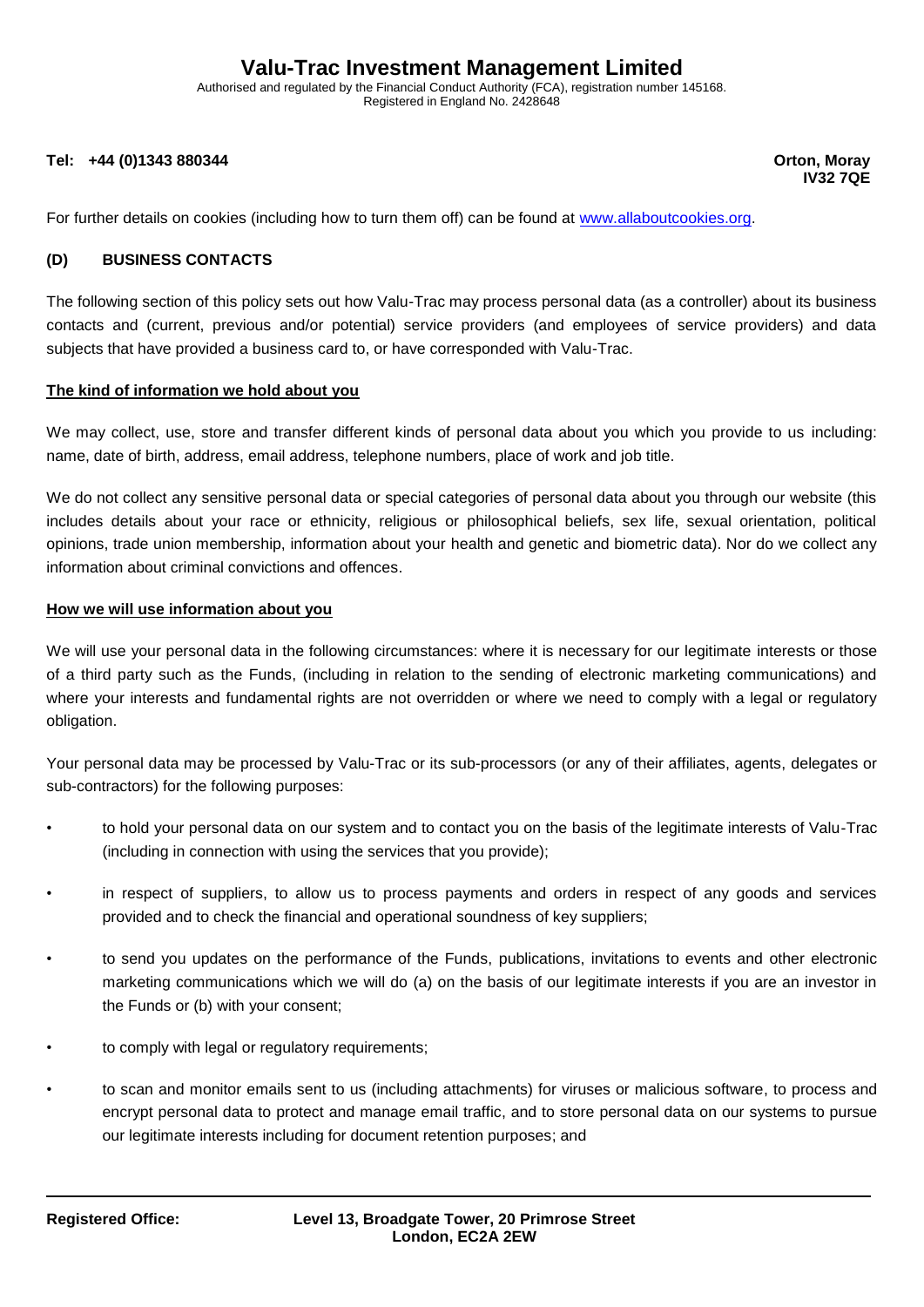Authorised and regulated by the Financial Conduct Authority (FCA), registration number 145168. Registered in England No. 2428648

#### **Tel: +44 (0)1343 880344 Orton, Moray**

# **IV32 7QE**

such other actions as are necessary to manage the activities of Valu-Trac and/or the Funds, including by processing instructions, monitoring and recording electronic communications (including telephone calls and emails) for quality control, analysis and training purposes and enforcing or defending the rights or interests of Valu-Trac and/or the Funds, in order to comply with their legal obligations and/or to pursue their legitimate interests.

#### **Basis on which we process your data and right to withdraw consent**

If we consider it necessary to obtain your consent in relation to the use of your personal data (such as for sending emails to individuals that have not invested in the Funds), we will contact you to request this consent. In such circumstances, we will provide you with full details of the personal data that we would like and the reason we need it, so that you can carefully consider whether you wish to consent. If you decide to provide your consent, you have the right to withdraw your consent at any time, although that will not affect the lawfulness of processes based on consent before its withdrawal. To withdraw your consent or to opt out of receiving marketing communication, please contact us at Mains of Orton, Orton, Fochabers, Moray, Scotland IV32 7QE or by following the unsubscribe instructions included in the electronic marketing communication. Once we have received notification that you have withdrawn your consent, we will no longer process your information for the purpose or purposes you originally agreed to, unless we have another legitimate basis for doing so in law.

Where such processing is being carried out on the basis that it is necessary to pursue Valu-Trac and/or the Funds' legitimate interests, such legitimate interests do not override your interests, fundamental rights or freedoms. Such processing may include the use of your personal data for the purposes of sending you electronic marketing communication, in relation to which you can at any time unsubscribe by following the instructions contained in each marketing communication.

#### **3. DISCLOSURES OF YOUR PERSONAL DATA**

We will not disclose personal information we hold about you to any third party except as set out below.

We may disclose your personal data to the Funds, to third parties who may provide services to us and/or the Funds, including IT service providers, investment advisers/managers and their agents, event management, PR and marketing service providers, background and/or credit reference services, processors of the Company or the Funds (including printers, registrars, administrators) telephone service providers, document storage providers, backup and disaster recovery service providers*.*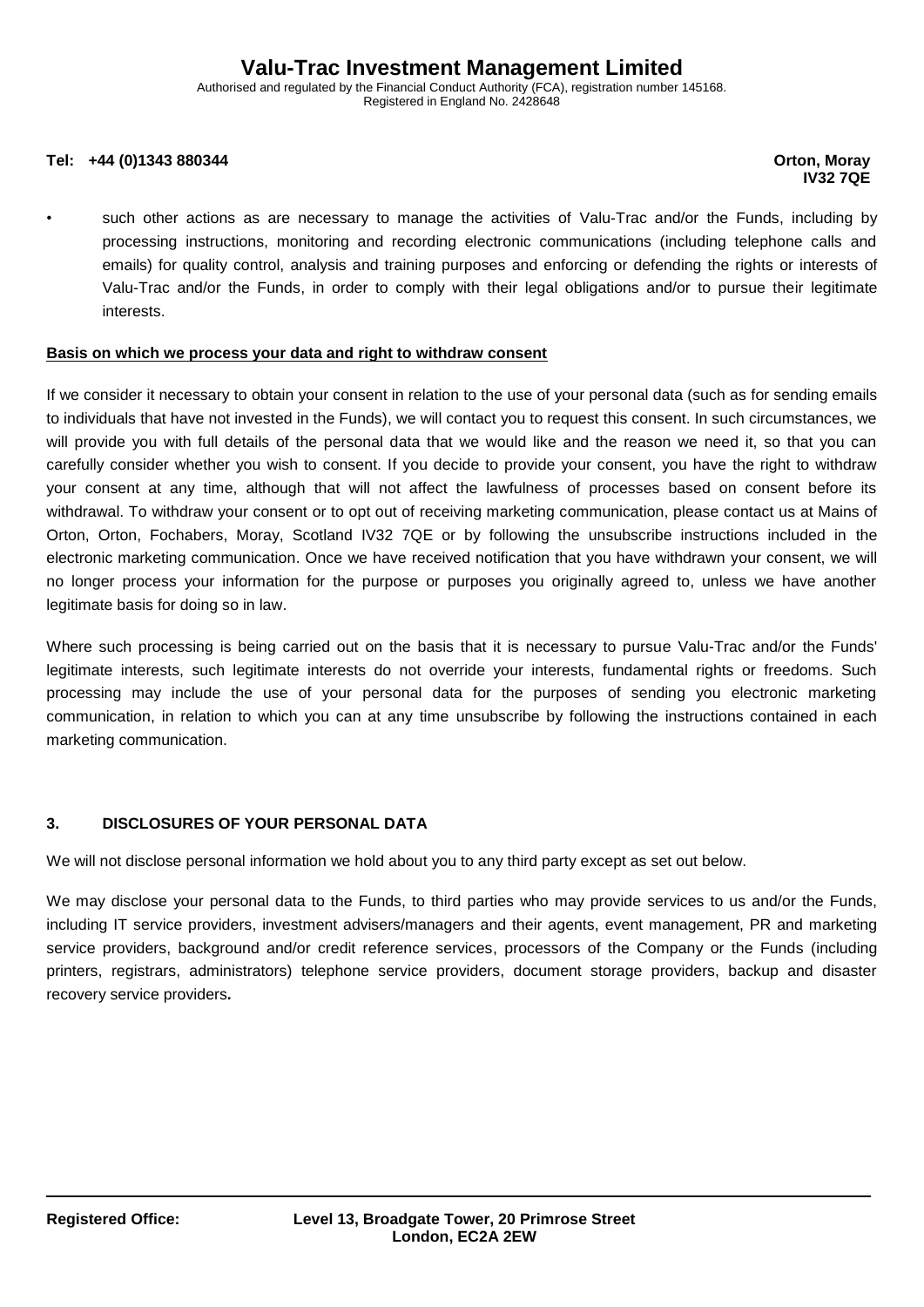Authorised and regulated by the Financial Conduct Authority (FCA), registration number 145168. Registered in England No. 2428648

#### **Tel: +44 (0)1343 880344 Orton, Moray**

**IV32 7QE**

We may also disclose personal data we hold to third parties:

- (a) in the event that we sell any business or assets (or transfer management responsibilities in respect of a Fund), in which case we may disclose personal data we hold about you to the prospective and actual buyer/transferor of such business or assets/Fund; and/or
- (b) if we are permitted by law to disclose your personal data to that third party or are under a legal obligation to disclose your personal data to that third party.

#### **4. DATA RETENTION**

We will only retain your personal data for as long as necessary to fulfil the purposes we collected it for, including for the purposes of satisfying any legal, accounting, or reporting requirements. To determine the appropriate retention period for personal data, we consider the amount, nature, and sensitivity of the personal data, the potential risk of harm from unauthorised use or disclosure of your personal data, the purposes for which we process your personal data and whether we can achieve those purposes through other means, and the applicable legal requirements.

#### **5. INTERNATIONAL TRANSFERS**

Some of the external service providers used by us and/or the Funds are based outside the European Economic Area (EEA) so their processing of your personal data will involve a transfer of data outside the EEA.]

Whenever your personal data is transferred out of the EEA by us, we ensure a similar degree of protection is afforded to it by ensuring at least one of the following safeguards is implemented:

- Where we use certain service providers, we may use specific contracts approved by the European Commission which give personal data the same protection it has in Europe. For further details, see European Commission: Model contracts for the transfer of personal data to third countries.
- Where we use providers based in the US, we may transfer data to them if they are part of the Privacy Shield which requires them to provide similar protection to personal data shared between the Europe and the US. For further details, see European Commission: EU-US Privacy Shield.

Please contact us if you want further information on the specific mechanism used when transferring your personal data out of the EEA.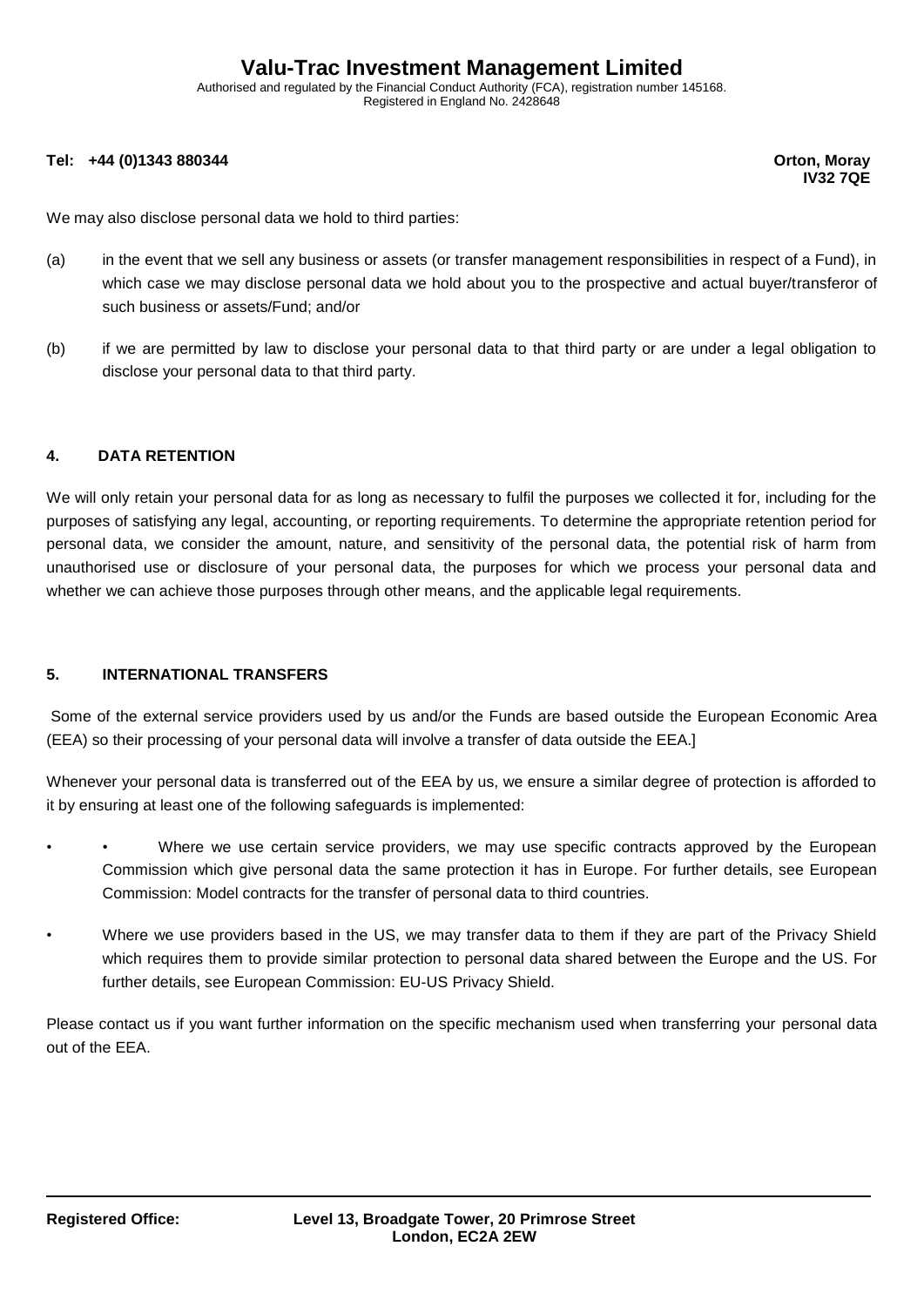Authorised and regulated by the Financial Conduct Authority (FCA), registration number 145168. Registered in England No. 2428648

**Tel: +44 (0)1343 880344 Orton, Moray**

**IV32 7QE**

### **6. DATA SECURITY**

Valu-Trac has put in place measures to ensure the security of the personal data it collects and stores about you. It will use its reasonable endeavours to protect your personal data from unauthorised disclosure and/or access, including through the use of network and database security measures, but it cannot guarantee the security of any data it collects and stores.

We have put in place appropriate security measures to prevent your personal data from being accidentally lost, used or accessed in an unauthorised way, altered or disclosed. In addition, we limit access to your personal data to those agents, contractors and other third parties who need to know. They will only process your personal data on our instructions and they are subject to a duty of confidentiality.

We have put in place procedures to deal with any suspected personal data breach and will notify you and any applicable regulator of a breach where we are legally required to do so.

#### **7. YOUR LEGAL RIGHTS**

In certain circumstances, by law you have the right to:

- Request access to your personal information (commonly known as a "data subject access request"). This enables you to receive a copy of the personal information we hold about you and to check that we are lawfully processing it.
- Request correction of the personal information that we hold about you. This enables you to have any incomplete or inaccurate information we hold about you corrected.
- Request erasure of your personal information. This enables you to ask us to delete or remove personal information where there is no good reason for us continuing to process it. You also have the right to ask us to delete or remove your personal information where you have exercised your right to object to processing (see below).
- Object to processing of your personal information where we are relying on a legitimate interest (or those of a third party) and there is something about your particular situation which makes you want to object to processing on this ground. You also have the right to object where we are processing your personal information for direct marketing purposes.
- Request the restriction of processing of your personal information. This enables you to ask us to suspend the processing of personal information about you, for example if you want us to establish its accuracy or the reason for processing it.
- Request the transfer of your personal information to another party.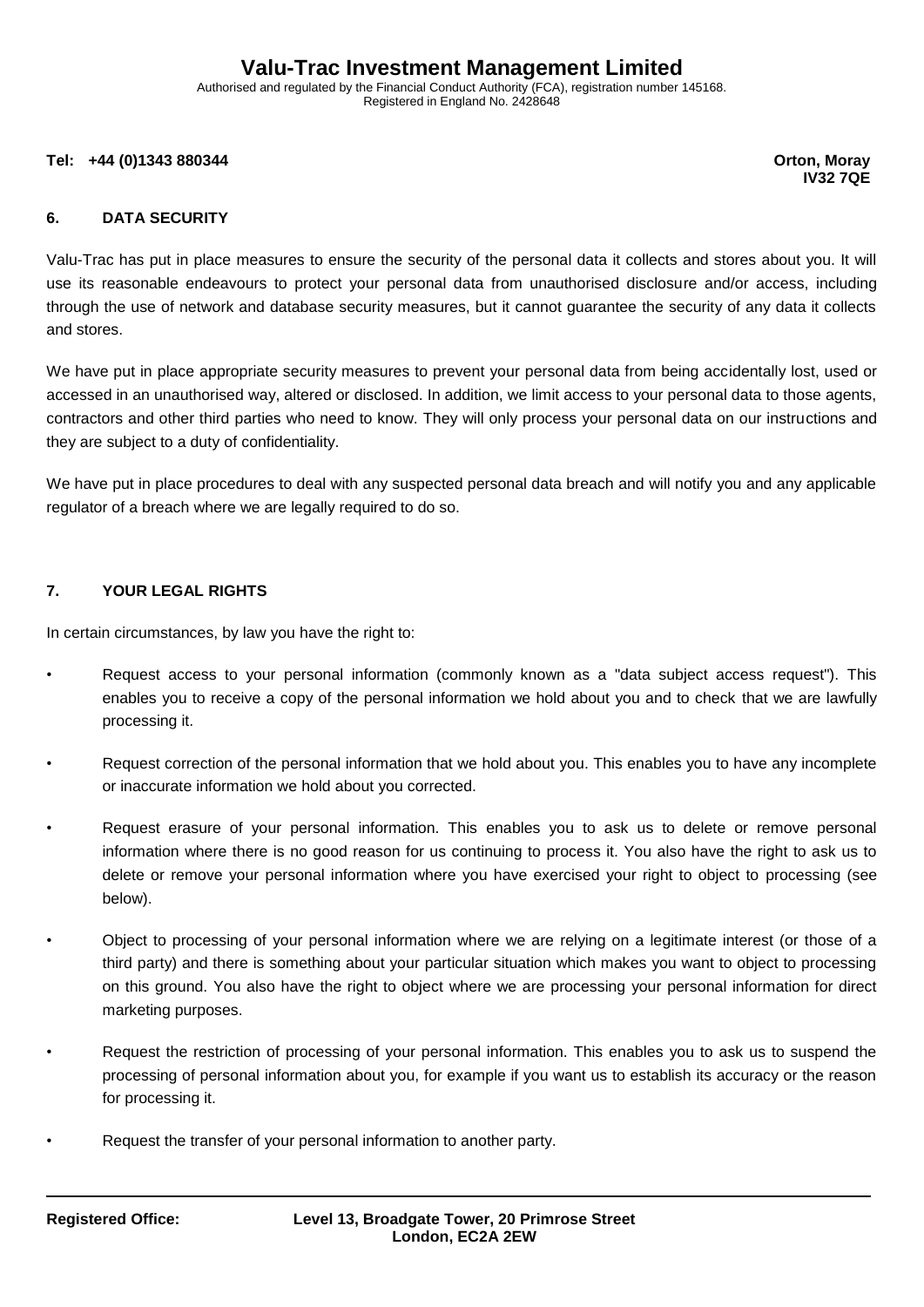Authorised and regulated by the Financial Conduct Authority (FCA), registration number 145168. Registered in England No. 2428648

#### **Tel: +44 (0)1343 880344 Orton, Moray**

# **IV32 7QE**

• Withdraw your consent. If we are processing your personal data on the basis of your consent, you have the right to withdraw such consent at any time. Withdrawing your consent will not affect the lawfulness of processes based on consent before its withdrawal. To withdraw your consent or to opt out of receiving marketing communication, please contact us at Mains of Orton, Orton, Fochabers, Moray, Scotland IV32 7QE or by following the unsubscribe instructions included in each electronic marketing communication. Once we have received notification that you have withdrawn your consent, we will no longer process your information for the purpose or purposes you originally agreed to, unless we have another legitimate basis for doing so in law.

If you wish to exercise any of the rights set out above, please contact Valu-Trac in writing.

You will not have to pay a fee to access your personal data (or to exercise any of the other rights). However, we may charge a reasonable fee if your request is clearly unfounded, repetitive or excessive. Alternatively, we may refuse to comply with your request in these circumstances.

We may need to request specific information from you to help us confirm your identity and ensure your right to access your personal data (or to exercise any of your other rights). This is a security measure to ensure that personal data is not disclosed to any person who has no right to receive it. We may also contact you to ask you for further information in relation to your request to speed up our response.

We try to respond to all legitimate requests within one month. Occasionally it may take us longer than a month if your request is particularly complex or you have made a number of requests. In this case, we will notify you and keep you updated.

You have the right to make a complaint at any time to the Information Commissioner's Office (ICO), the UK supervisory authority for data protection issues (www.ico.org.uk). We would, however, appreciate the chance to deal with your concerns before you approach the ICO so please contact us in the first instance.

## **8. CHANGES TO THIS PRIVACY NOTICE**

We may update this privacy notice from time to time, and will communicate such updates through our website. We may also notify you from time to time about the processing of your data.

#### **9. FURTHER INFORMATION**

If you have any queries about this policy or your personal data, or you wish to submit an access request or raise a complaint about the way your personal data has been handled, please do so in writing and address this to the Data Protection Officer at Mains of Orton, Orton, Fochabers, Moray, Scotland IV32 7QE, or by email to enquiries@valutrac.com.